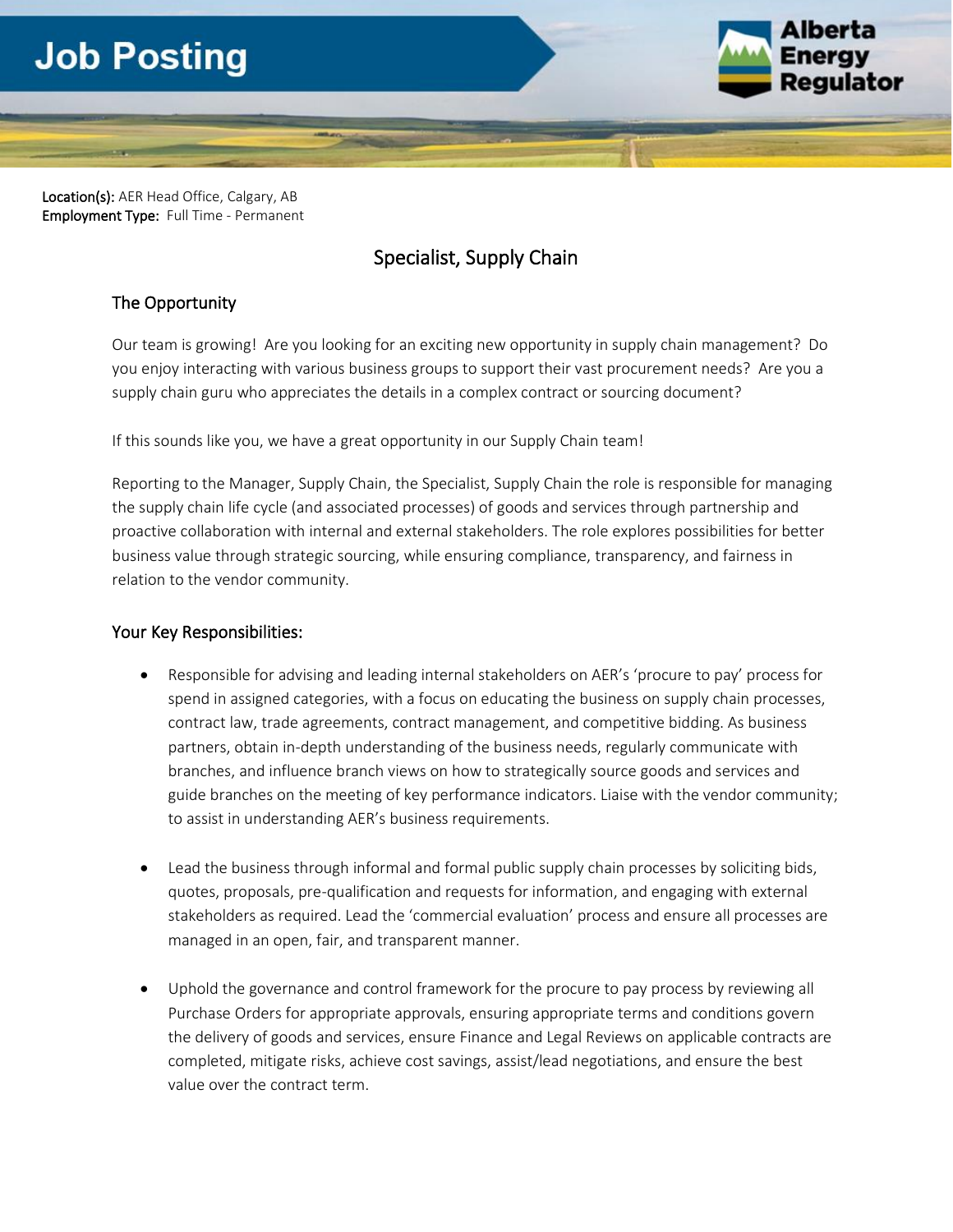• Complete administrative tasks such as; purchase order creation, project tracking, value creation tracking, monitoring procurement inbox, addressing audit action items as required, and recommend improvements and best practices to streamline the 'procure to pay' process.

#### Qualifications:

#### Minimum Qualifications:

- Undergraduate degree in a related area such as Supply Chain
- 5 years of related experience in procurement activities including strategic sourcing
- **■** Demonstrable skills in teamwork including negotiating, problem-solving, communicating, and active listening
- Highly organized and capable of multi-tasking

#### Preferred Qualifications:

- A Supply Chain Management designation such as Supply Chain Management Professional (SCMP) or Certified Purchasing Professional (CPP) would be an asset
- Knowledge of procurement modules in ERP systems, such as SAP, would be desirable
- A good understanding of contract law would be an asset
- Public sector procurement experience would be an asset

# Additional Requirements and Information:

■ All applicants must be legally entitled to work in Canada at the time of application.

# AER Hybrid Work Model Trial

We understand the way we do our work has changed and our employees are looking for flexibility with a blend of in-office and remote work. Following the work from home orders being lifted, the AER will be trialing a hybrid work model to live, learn and adapt our flexible work arrangements in a way that works for our business and our employees.

#### What does our hybrid work trial model look like?

- Combination of in-office and remote work based on your preference and business needs!
- Flexible work hours, while committing to being available during our core hours of 9:00am 3:00pm

#### If you choose to participate in the hybrid model, you will:

■ Be provided with an AER computer or laptop when working in the office.